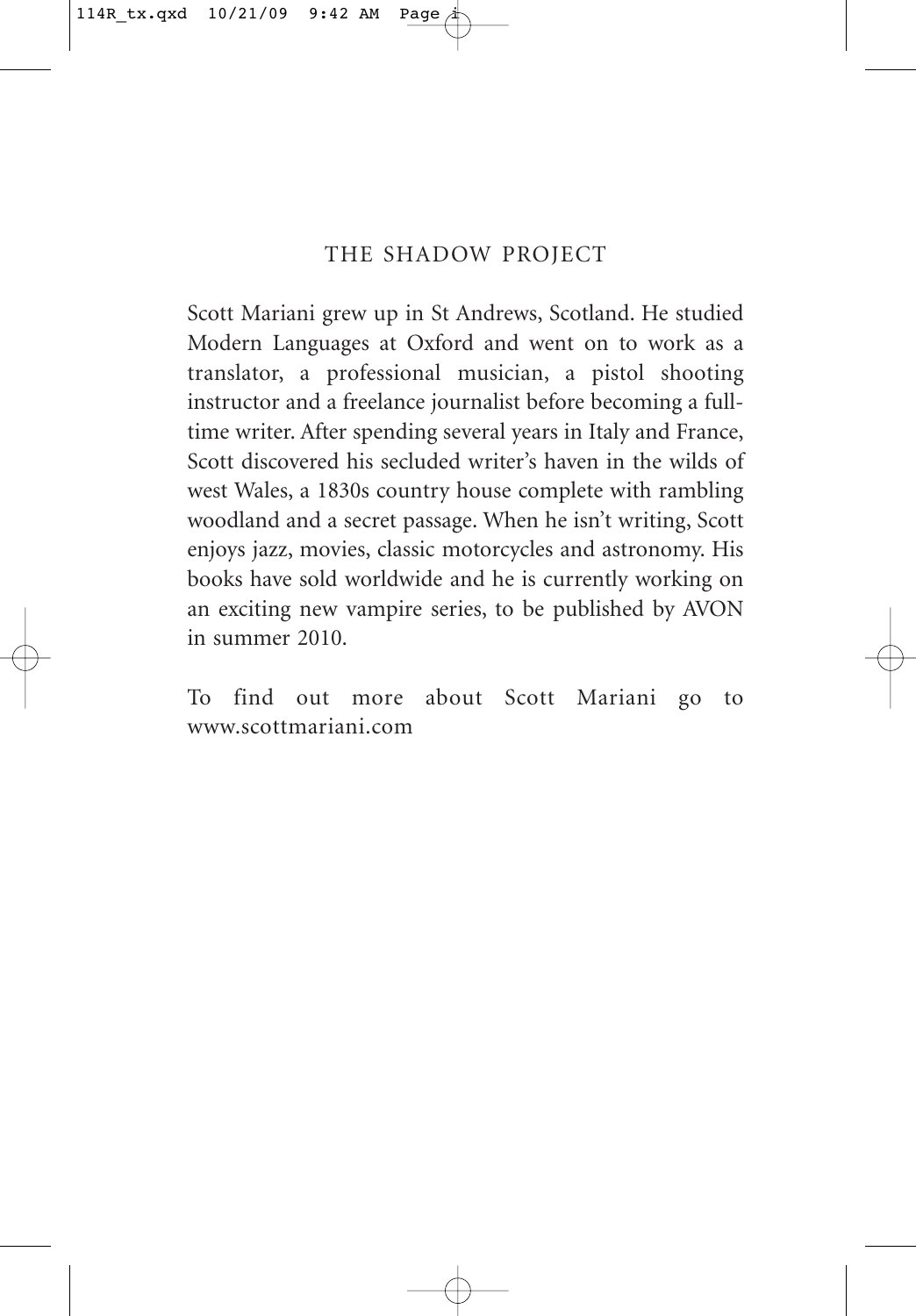By the same author:

*The Alchemist's Secret The Mozart Conspiracy The Doomsday Prophecy The Heretic's Treasure*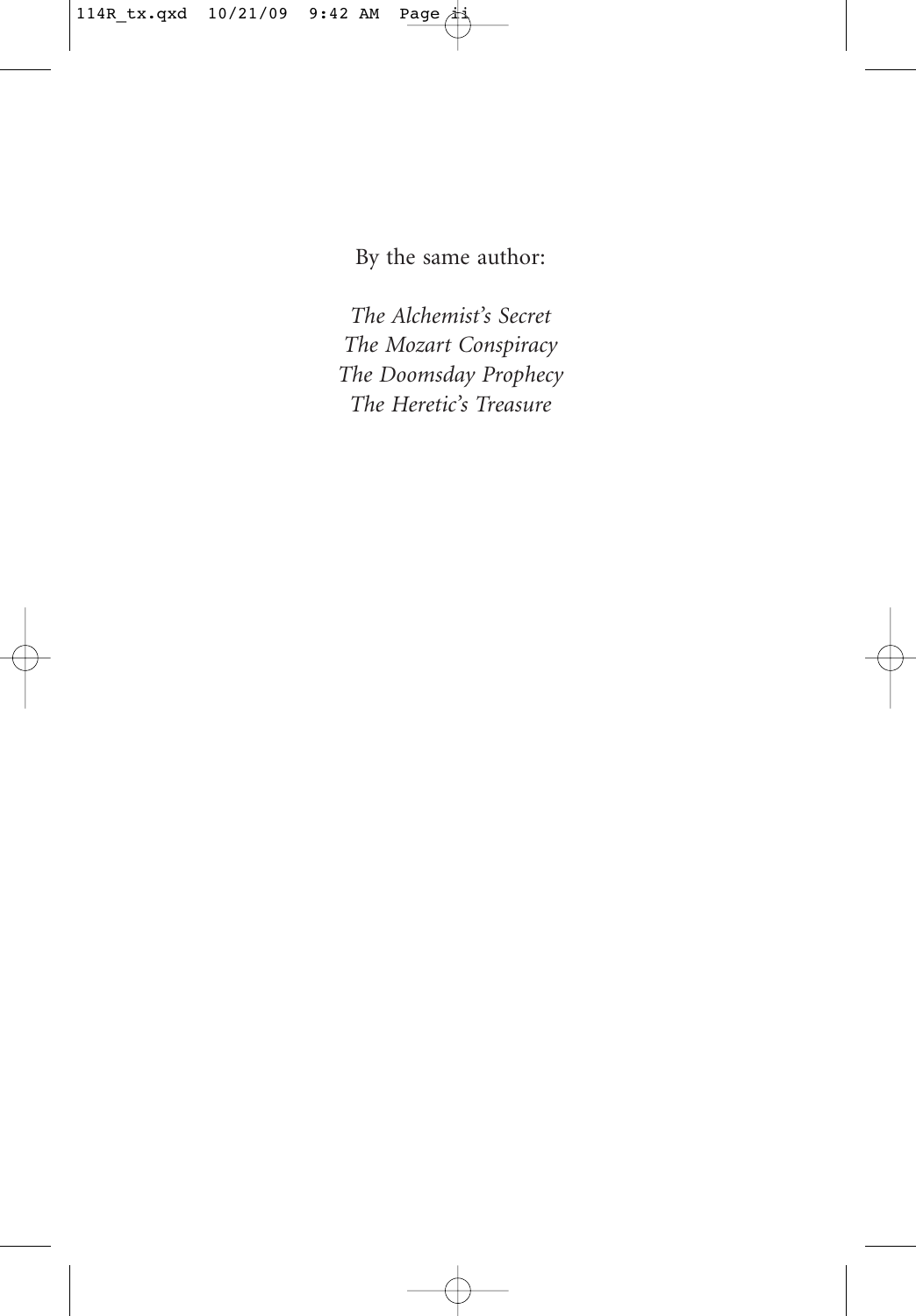## SCOTT MARIANI

# *The Shadow Project*

### **AVON**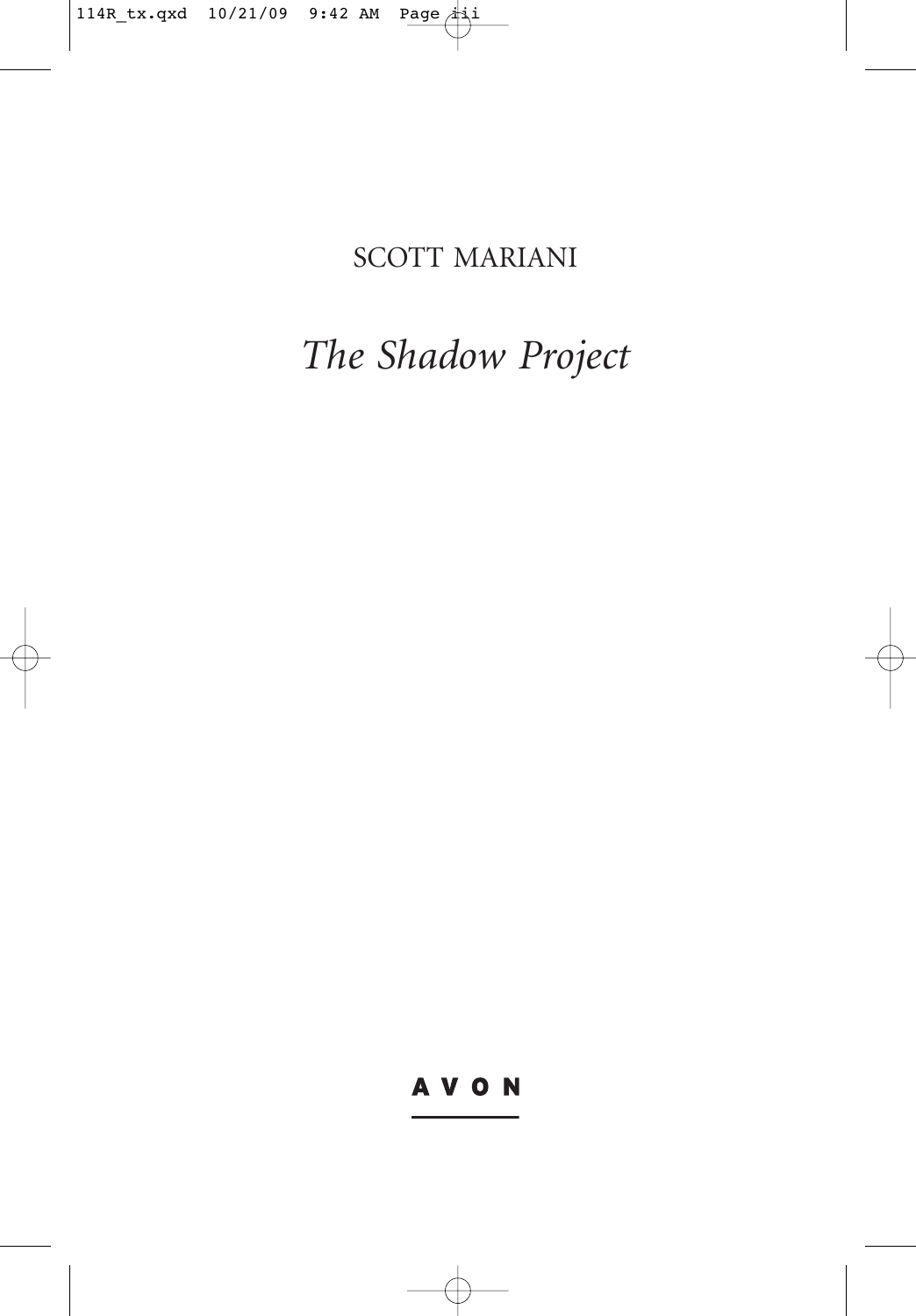This novel is entirely a work of fiction. The names, characters and incidents portrayed in it are the work of the author's imagination. Any resemblance to actual persons, living or dead, events or localities is entirely coincidental.

#### AVON

A division of HarperCollins*Publishers* 77–85 Fulham Palace Road, London W6 8JB

www.harpercollins.co.uk

A Paperback Original 2010 1

Copyright © Scott Mariani 2010

Scott Mariani asserts the moral right to be identified as the author of this work

A catalogue record for this book is available from the British Library

ISBN-13: 978-0-00-731190-3

Set in Minion by Palimpsest Book Production Limited, Grangemouth, Stirlingshire

> Printed and bound in Great Britain by Clays Ltd, St Ives plc



FSC is a non-profit international organisation established to promote the responsible management of the world's forests. Products carrying the FSC label are independently certified to assure consumers that they come from forests that are managed to meet the social, economic and ecological needs of present and future generations.

Find out more about HarperCollins and the environment at **www.harpercollins.co.uk/green**

All rights reserved. No part of this publication may be reproduced, stored in a retrieval system, or transmitted, in any form or by any means, electronic, mechanical, photocopying, recording or otherwise, without the prior permission of the publishers.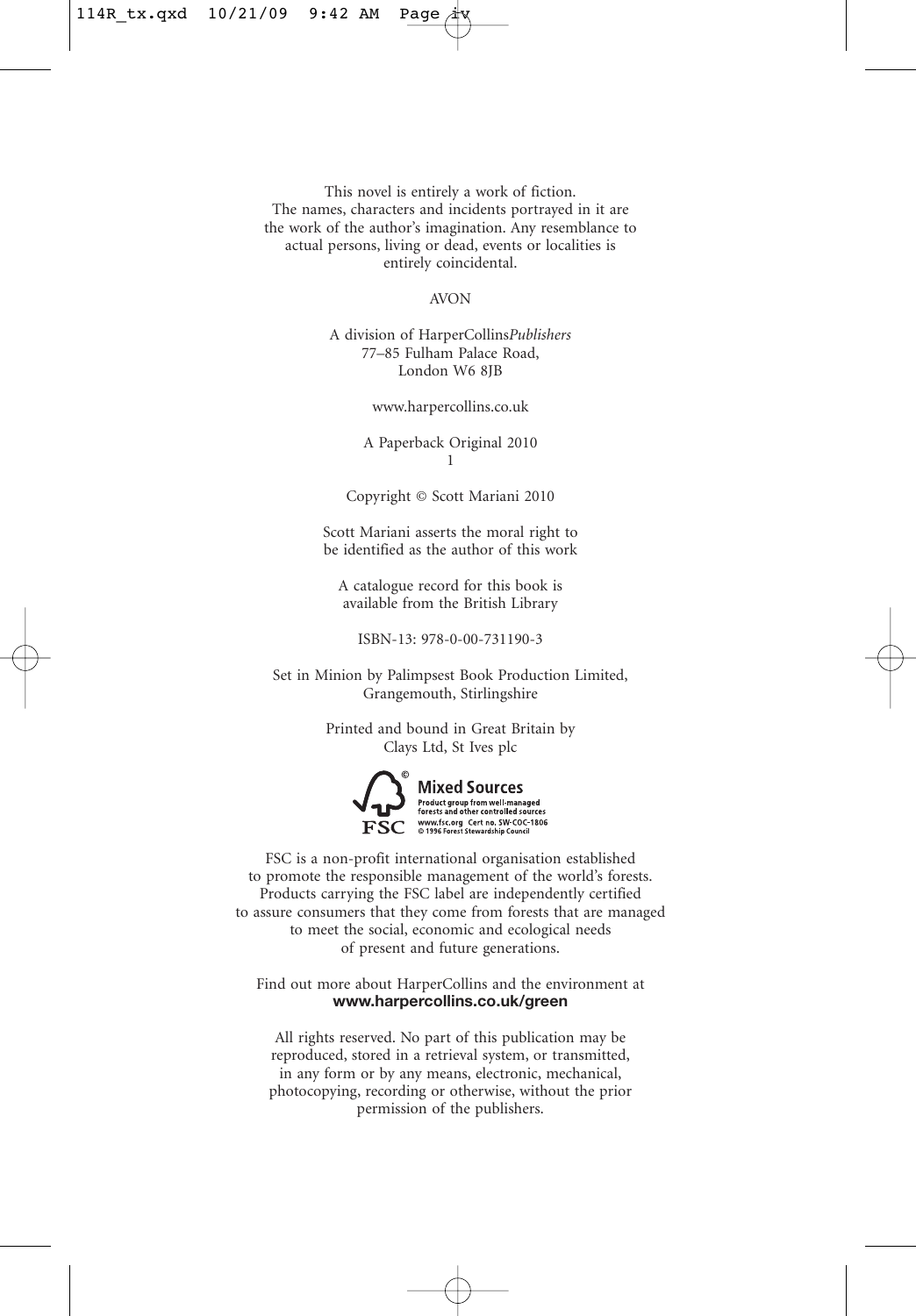Once more, the author would like to thank the great team at Avon, Maxine Hitchcock, Keshini Naidoo and Sammia Rafique, for their enthusiasm and dedication.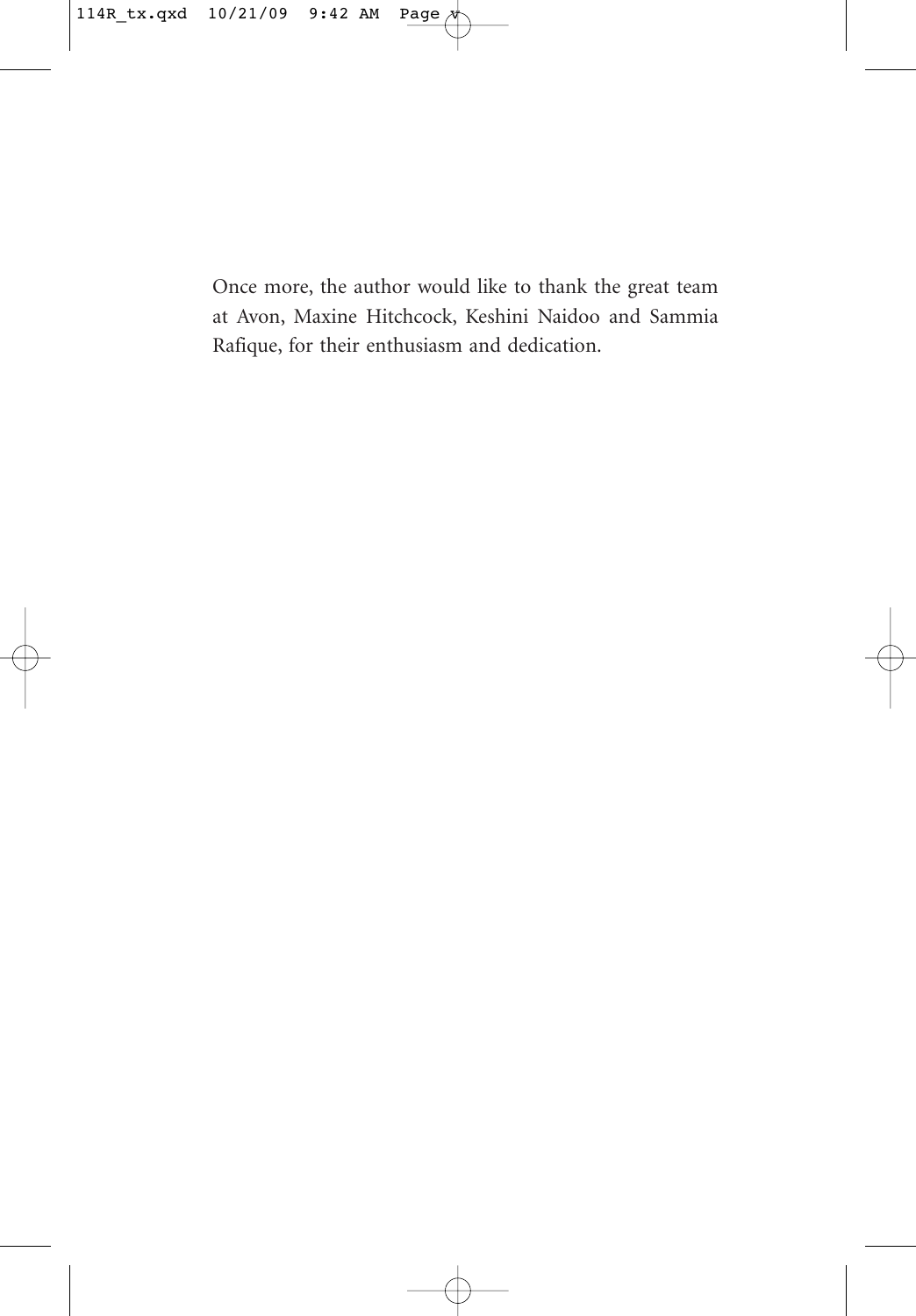*Technological progress is like an axe in the hands of a pathological criminal.*

Albert Einstein

*The dogma of Christianity gets worn away before the advances of science.*

Adolf Hitler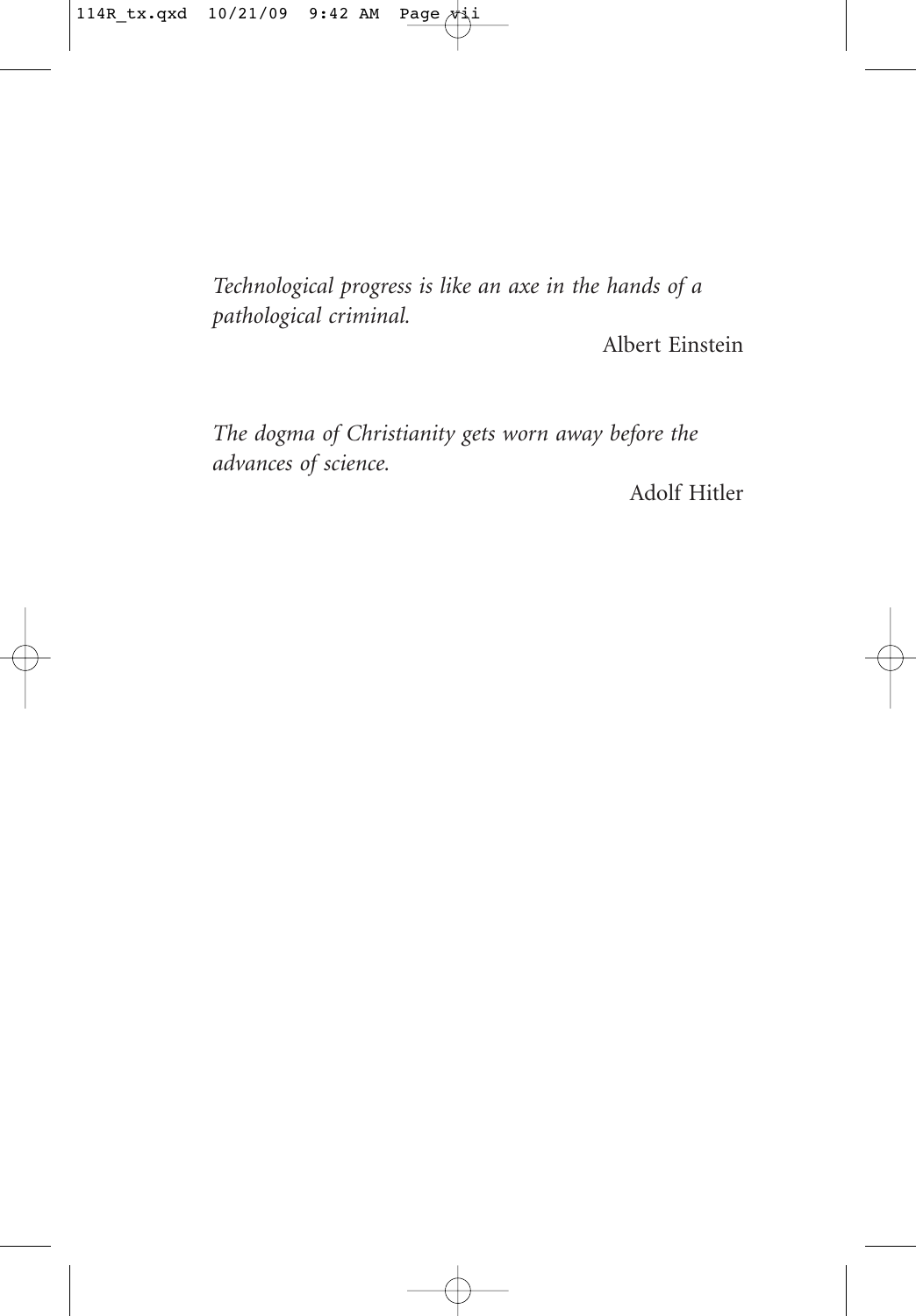# *Chapter One*

*The Sonoran Desert An hour's drive from Maricopa, Arizona Early May*

Rock and dust, scrub and cactus and the blinding white sun beating down. Nobody ever came out here.

The dust from two off-road vehicles drifted upwards into the still air as they bounced and lurched across the arid wilderness. The big silver Subaru 4x4 in front crunched to a halt on the stones, doors opened and three men got out.

One of them didn't want to be there. He stood out from the other two, and not just because he was the only Japanese guy and they were white Europeans. He was also the only one with a .45 auto to the back of his head and his wrists bound behind his back. Tape, not cord. Cord would leave a mark, and his captors didn't want that. A length of the same silver duct tape was pressed firmly to his face, muffling his protests. The T-shirt he was wearing was damp with sweat.

His captors knew his name – Michio Miyazaki – and that he was a scientist. Beyond that, it wasn't their concern why this was happening to him.

The bright red Jeep Cherokee following the Subaru pulled up alongside. Its driver killed the engine, stepped down, ran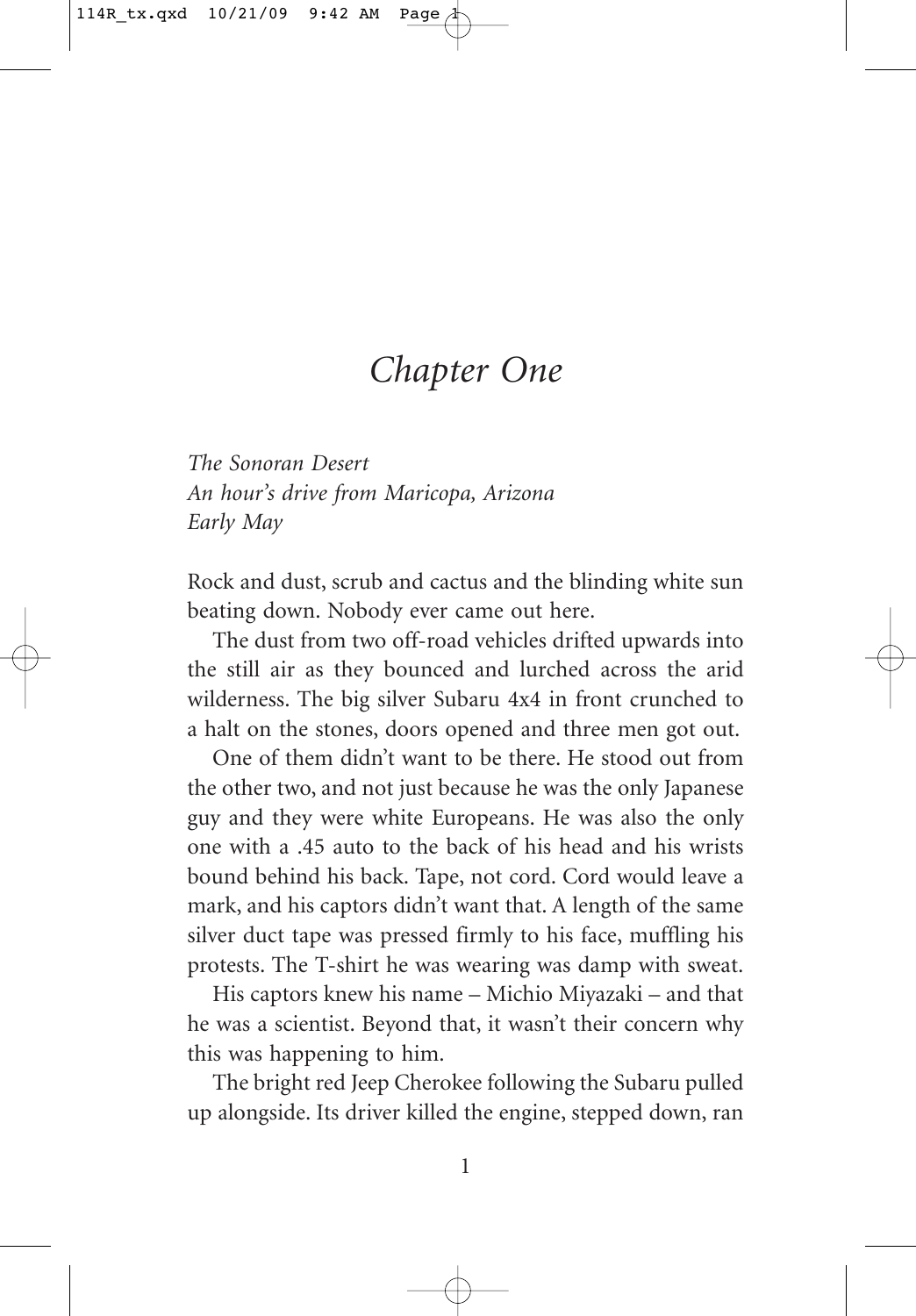her fingers through her blonde hair and wiped the sweat on her jeans. There was no sound except the ticking of hot metal and the feeble protests of the prisoner as the two men started marching him away from the vehicles.

The Jeep was Miyazaki's, as was the technical equipment in the back. When this was over, it would look as though the scientist had been out here on a research trip, collecting samples. That fitted his profile. He was unmarried, single, no kids, tended to keep to himself, and he wasn't a well man. Nobody would question what was about to take place.

The woman walked around to the passenger side of the Jeep, opened the door and lifted out the small container she'd been riding uncomfortably beside through the desert. This was one item that didn't belong to Miyazaki. It was a pale blue plastic lunchbox, with tiny air holes pricked in the top. What was inside weighed almost nothing. The woman held it away from her at arm's length. With her other hand she grabbed a shoulder bag from the footwell, then shut the Jeep door and trotted to catch up with the others. As she joined them she could hear the prisoner pleading with them through his gag.

They all ignored him.

'This'll be fine,' the taller of the two white men said in their own language, glancing around him. The stocky guy with the muscles straining under his cotton shirt kept the .45 aimed at Miyazaki's head.

The woman set the container down on the ground and stepped back, happy to get some distance from it. She reached into the shoulder bag and pulled out a pair of thick leather gauntlets. Tossed the right glove to her colleague, then the left.

'You do it,' she said. 'I'm not touching that thing.'

The tall man pulled on the gloves. The one with the gun swept his foot out and Miyazaki crumpled on his back into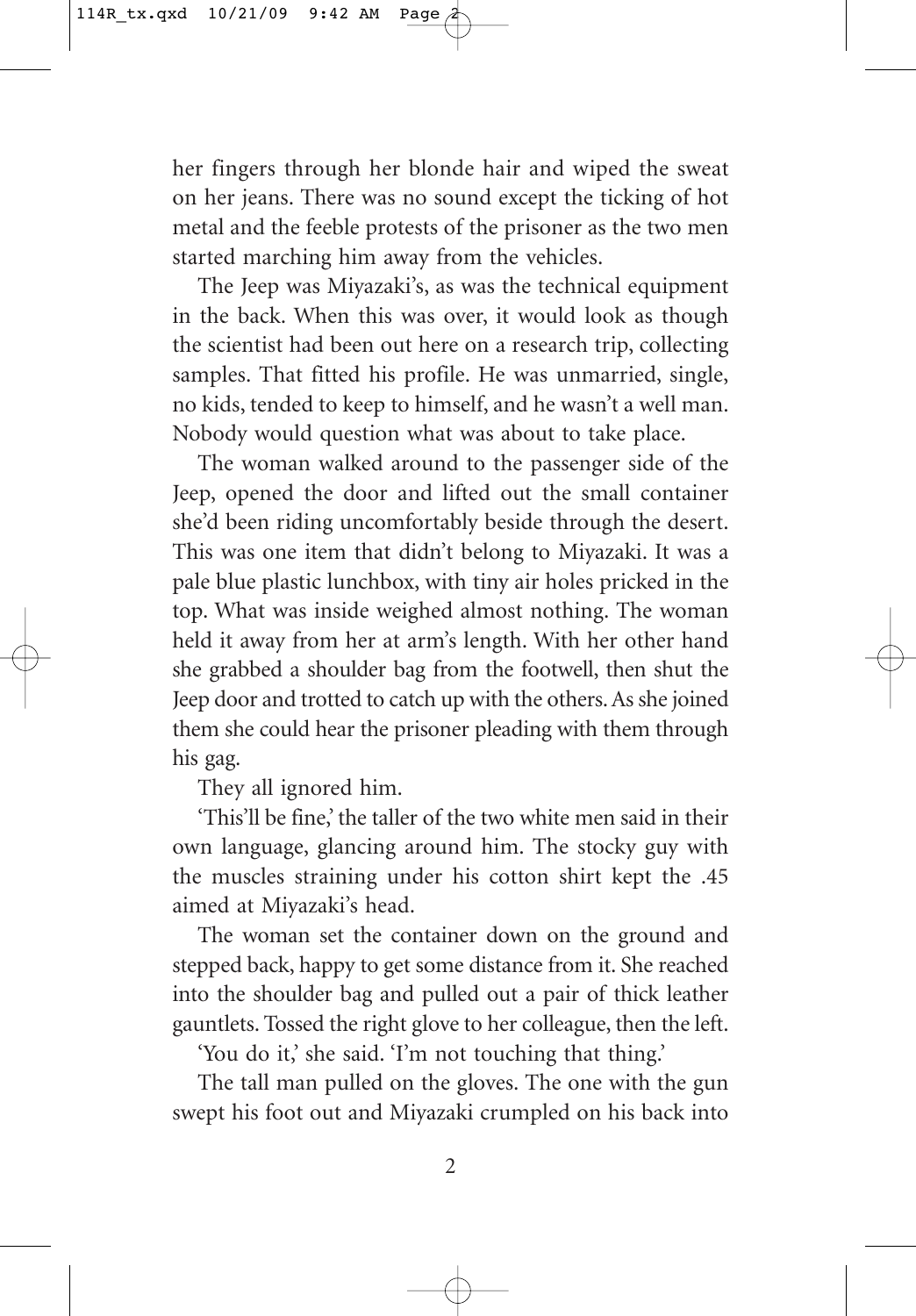the dirt. He was crying now, tears streaking the dust on his face.

The tall man walked over to the container and squatted down beside it. The others watched as, very carefully, he unsnapped the lid, lifted a corner, peered inside, dipped his gloved hand into the container and stood up with the thing in his fist.

Miyazaki started struggling and protesting with renewed energy when he saw the glistening brown scorpion trapped between the man's fingers. He'd spent his life deeply involved in one small specialised corner of science, but he had enough knowledge of other disciplines to know that these people had done their research well. This was an Arizona bark scorpion, one of the most lethal arachnids on the planet.

Miyazaki couldn't take his eyes from the creature as the tall man walked towards him with a smile. He struggled against his bonds as the scorpion came closer and closer. He could see it wriggling, the long tail lashing out, the stinger turgid with venom. Now it was right over him, six inches above his heaving chest. He could feel his heart pounding dangerously fast.

The man dropped it on him.

The scorpion landed on its feet and froze, as if cautiously assessing its new surroundings. Miyazaki began to gibber, every muscle in his body racked tight as he strained to see the thing that was perched on his torso.

But the scorpion was more interested in flight. It scuttled away, slithered down his ribs and dropped down onto the sand.

'Shit.' The tall man stepped quickly over to where the creature was trying to dig itself in, and scooped it back up. Sand ran out from between his fingers as he clenched the scorpion tightly in his palm.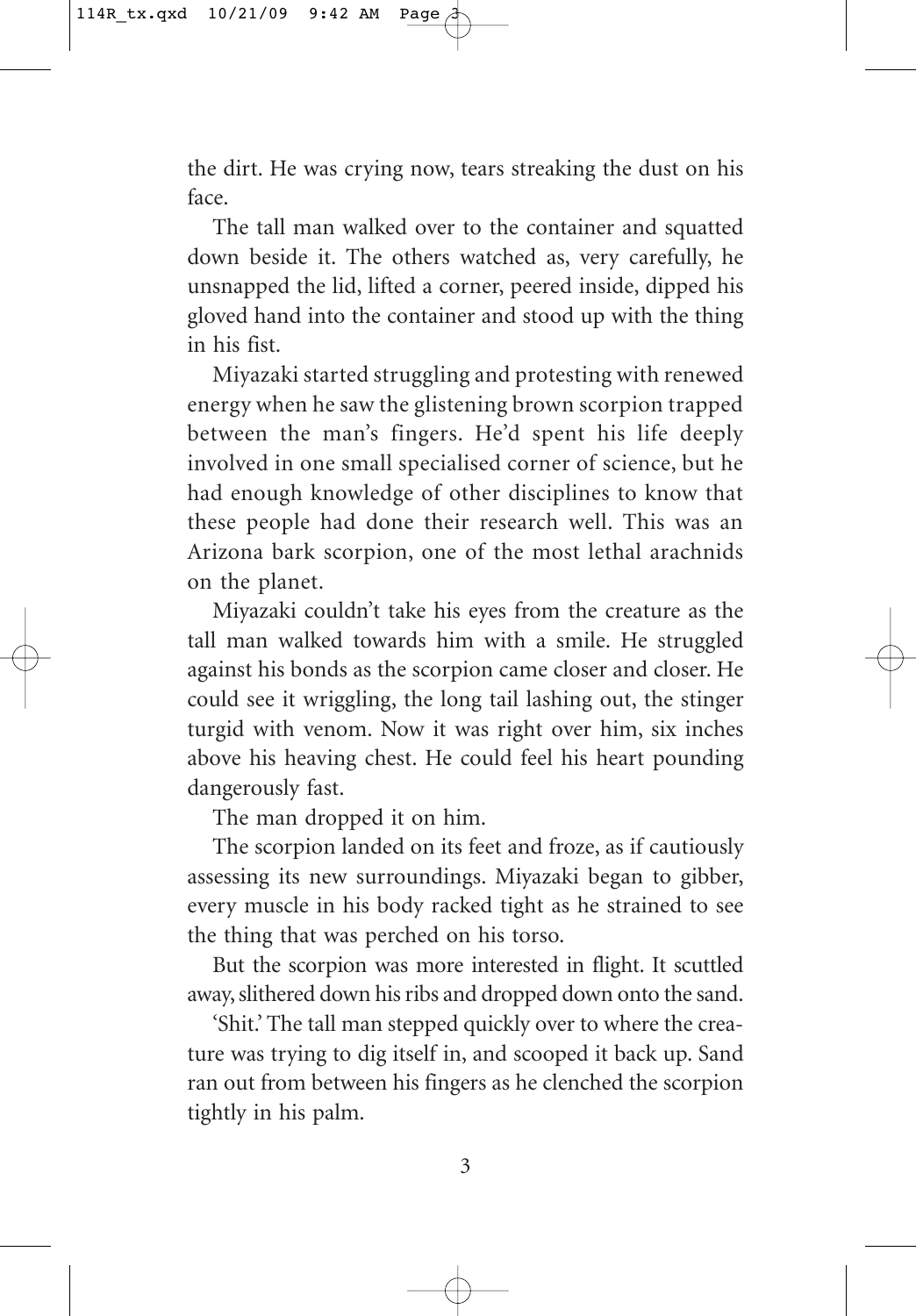'Try again,' the woman said.

The tall man nodded. He admired the creature. These things were tough. They'd been around for millions of years, unchanged, perfect. And they'd still be around long after humankind had obliterated itself. He didn't want to harm it, just to stress it a little and activate its primal defence mechanisms. He squeezed hard and gave it a shake, feeling its hard carapace wriggle through the glove. Then he held it over Miyazaki's exposed neck, where sweat was pooling in the hollow at the base of his throat, and let it drop a second time.

This time the creature landed on Miyazaki's skin with its defences on full alert, poised to strike. The stinger lashed out, faster than a rattlesnake, and found its mark.

The scientist screamed behind the tape and thrashed on the sand as the creature scuttled away. His captors could see where the scorpion had stung him, a livid pin-prick already swelling on his neck three-quarters of an inch from the jugular artery.

'That should do it,' the woman said over the muffled cries of terror.

'Gonna kill the fucking thing now,' said the stocky guy, watching the scorpion as it ran towards the cover of the rocks. He pointed the pistol.

The woman slapped his arm down. 'No shooting.'

'Yeah, leave it be,' the tall one said.

The stocky guy gave a shrug and put the pistol away. They looked down at the prisoner. His movements were already slowing, eyes rolling back in his head as the toxic shock started shutting down his weak heart. After another minute he wasn't convulsing or kicking any more. His arched back sank down against the sand, his head lolled to one side and stayed there.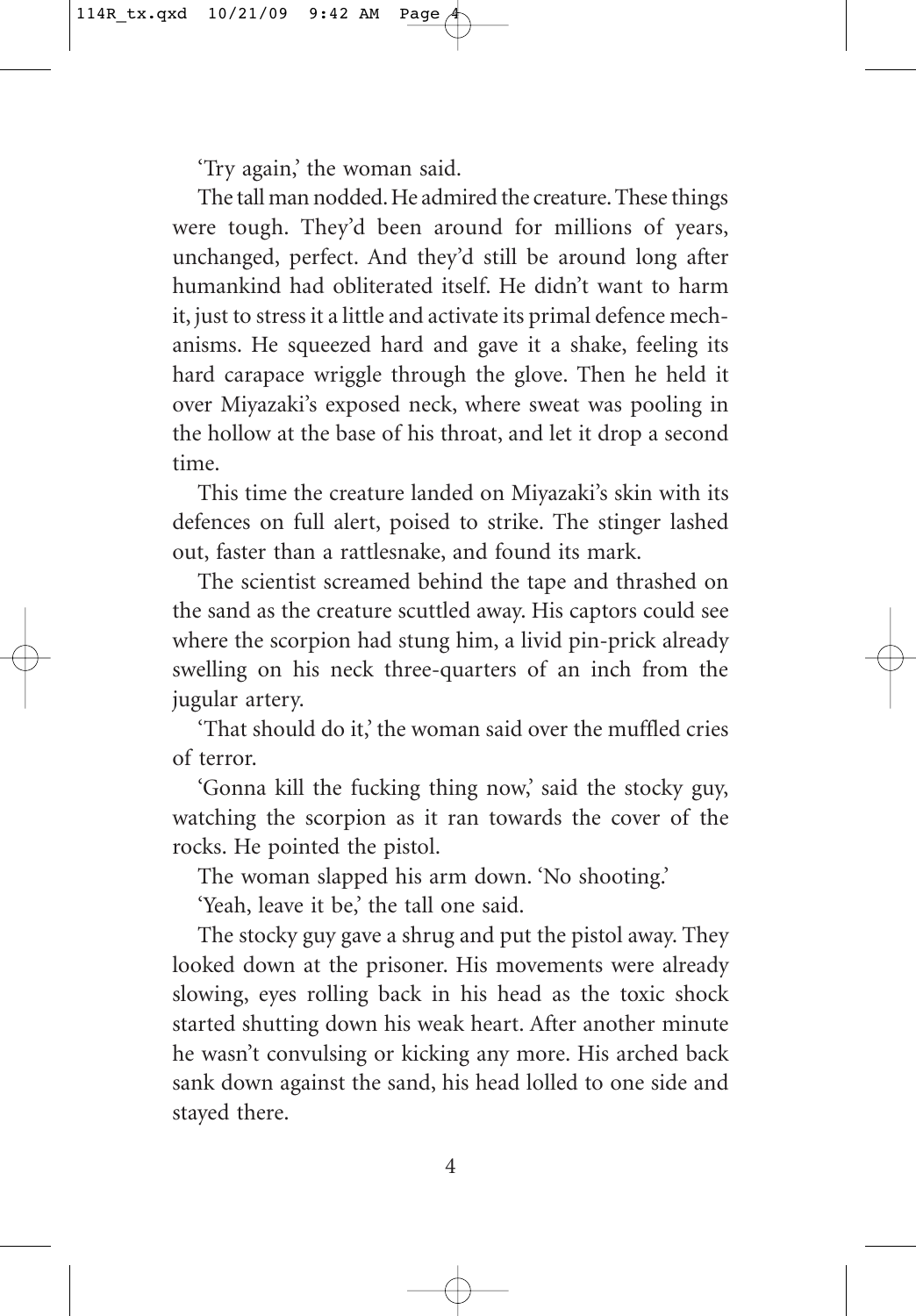The tall man kneeled down next to the body and used a clasp knife to cut the tape from the dead man's wrists. Once that was done, he ripped away the gag.

'Now let's dress this thing up to look how it's meant to,' the woman said.

> *The Picos de Europa mountain range Northern coast of Spain Two days later*

The killers set out early. Seven in the morning, the low sun was glinting over the mountain peaks.

They'd driven up until they ran out of track. It was a long way down to the tree line. The cold breeze buffeted the van and made it hard to open the door. The woman stepped down from the vehicle and shivered. Reaching for the Minolta binoculars that hung from her neck, she scanned the mountainside, up, down, left and right. Nothing but rocks and shrubs.

Her two colleagues got out and walked around the van to join her. 'OK?' the tall man asked her without a smile.

'Let's get it done.' She stepped over to the back of the van, opened up the back doors.

Julia Goodman blinked as the sunlight hit her eyes. Her heart was in her mouth and her hands wouldn't stop shaking. She knew what was coming. She'd known it for days. Just not how they'd do it.

'Let's go,' the woman said.

'Please.' Julia had repeated that word so often, it seemed to have lost all meaning. But all she could do was keep saying it and hope. Her eyes brimmed with tears. '*Please*.'

The woman looked at her impassively.

'I'm so sorry.' Julia had been saying that a lot, too. 'I'm sorry I couldn't make it work. I—'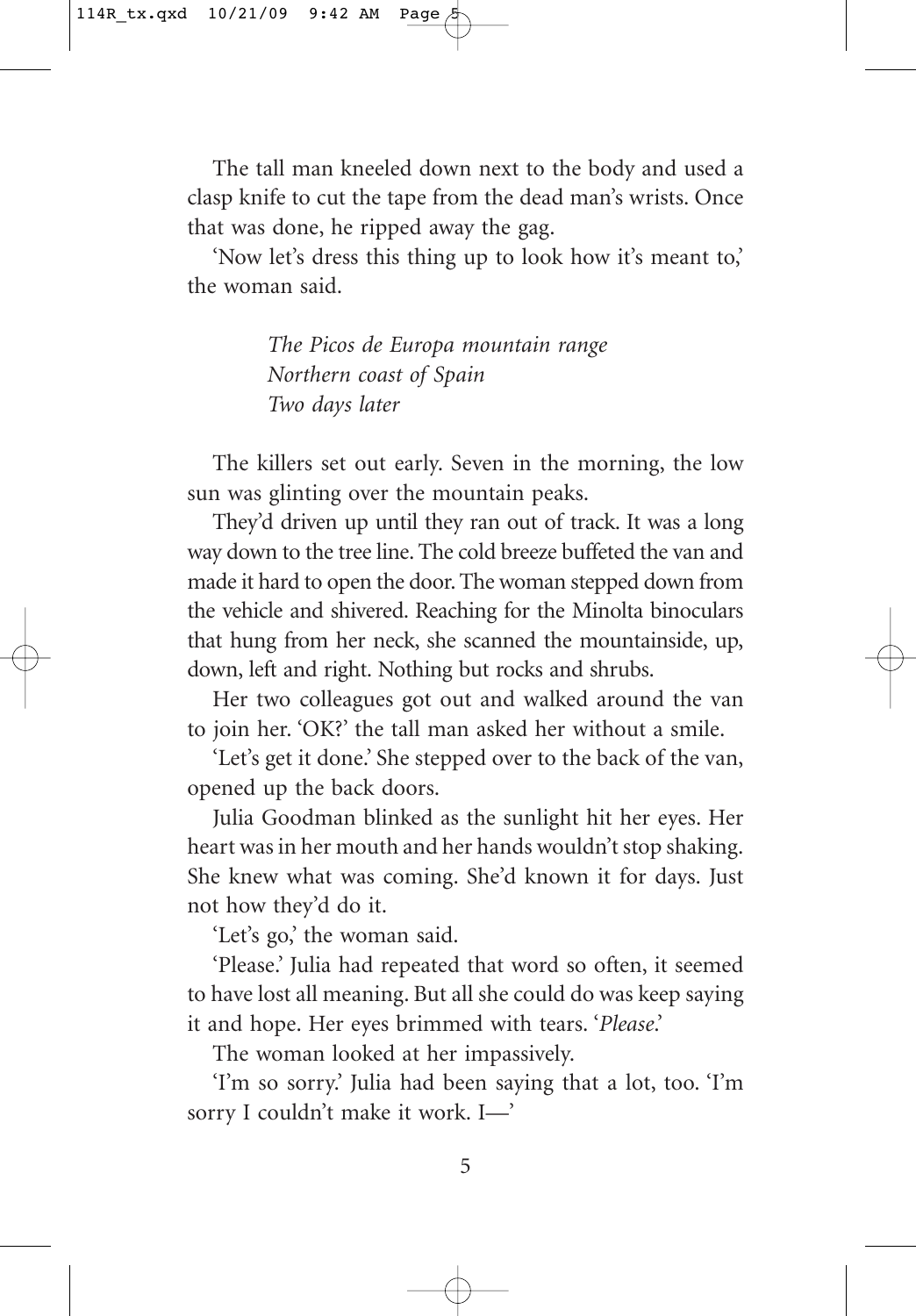'Save your breath.'

With a last glance around them, the two men dragged Julia from the van. She struggled and kicked, but they held her tight and her cries vanished in the wind.

The woman walked around to the side door, slid it open and yanked out the quilted jacket, the hiking boots, the rucksack.Everything inside it had been checked and double-checked, right down to the keys to the blue Renault Espace that had been leased in the university lecturer's name two months earlier. The Renault had already been transported to a hidden storage facility nearby. By the time the accident was reported, the car would be up here waiting for the police to find it.

Again, they'd thought of everything. They always did, every detail. It was what they were paid for.

The woman carried the gear over to Julia and dumped it at her feet. 'Put it on.'

Julia obeyed, weeping uncontrollably and shaking so badly she could barely tie the bootlaces.

'Please,' she kept saying. 'Please.'

'You want to die some other way?'

'I don't want to die,' she sobbed. She collapsed to her knees and sank down to the stony ground. 'I don't.'

The men yanked her up by the arms and held her steady as the woman grabbed the rucksack and looped the straps around her arms, then walked round to her front and did up the fastenings. Julia was sagging at the knees, too weak to fight, making little whimpering sounds.

'See?' the woman told her. 'If you don't fight it, it'll be much easier.'

Twenty yards from where they were parked, the ground sloped sharply down to the edge of the precipice. The woman and the two men kept a tight hold of Julia as they walked her in that direction.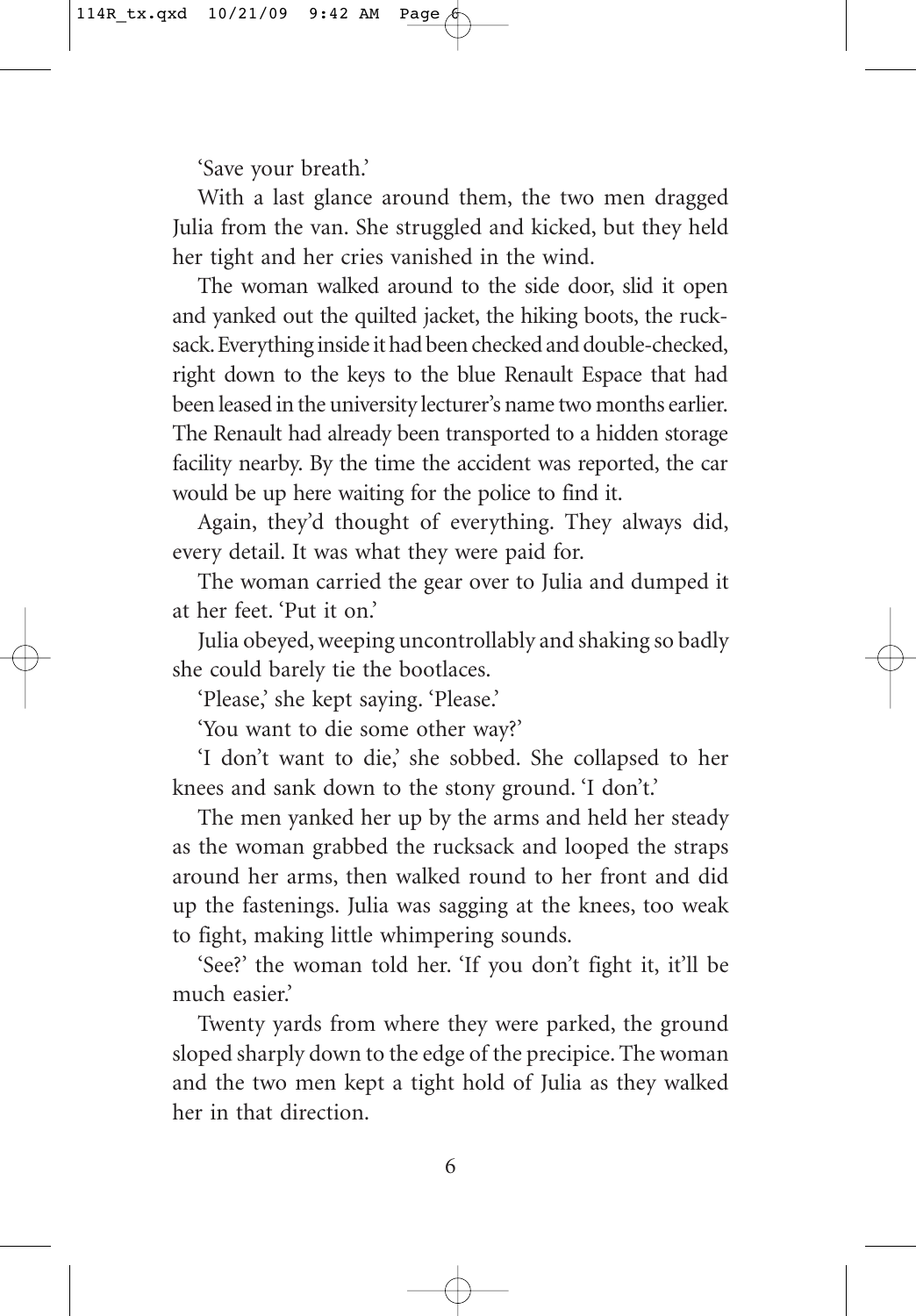'Please don't do this,' Julia pleaded desperately. 'I'll keep trying. I'll work harder. I can make it work. I know I can. Give me another chance. Some more time. I—'

'Shut it,' the tall man commanded, and she did.

Then, with a sudden surge of energy, she ripped free of their grip. The stocky guy made a grab for her hair. She lashed out with a hiking boot, and he yelled in pain as the steel toecap caught his shin. Then she was dashing away from them, scrambling over the rocks.

She didn't get far before they caught up with her and dragged her back. Ten yards to the edge. Five. Three. A sheer, vertiginous, thousand-foot drop below. The wind was whipping her hair across her face, sticking to her tears. She let out a cry when she looked down.

'Nice view from up here,' said the stocky guy, still grimacing with the pain in his shin. Then three strong pairs of hands shoved her hard down the slope towards the edge. She lost her footing and stumbled and rolled, grasping for stones and rocks, anything that would halt her momentum as she slithered towards the drop. Her fingertips found a crack in the rock, and suddenly she stopped sliding and was dangling with her legs in space. Her eyes were crazed, teeth bared, her breathing rapid.

'Damn,' the woman breathed. 'Why do they always make things difficult?'

'Don't let me fall,' Julia implored them. 'Help me. Please. Don't let me die.'

'Could just leave her,' the tall man said. 'She won't hang on forever.'

The woman shook her head. 'I want to see her go over.' She thought about the options. Too risky to scramble down the slope towards the edge and kick her hands loose. A long stick would work, but there wasn't one around. She saw a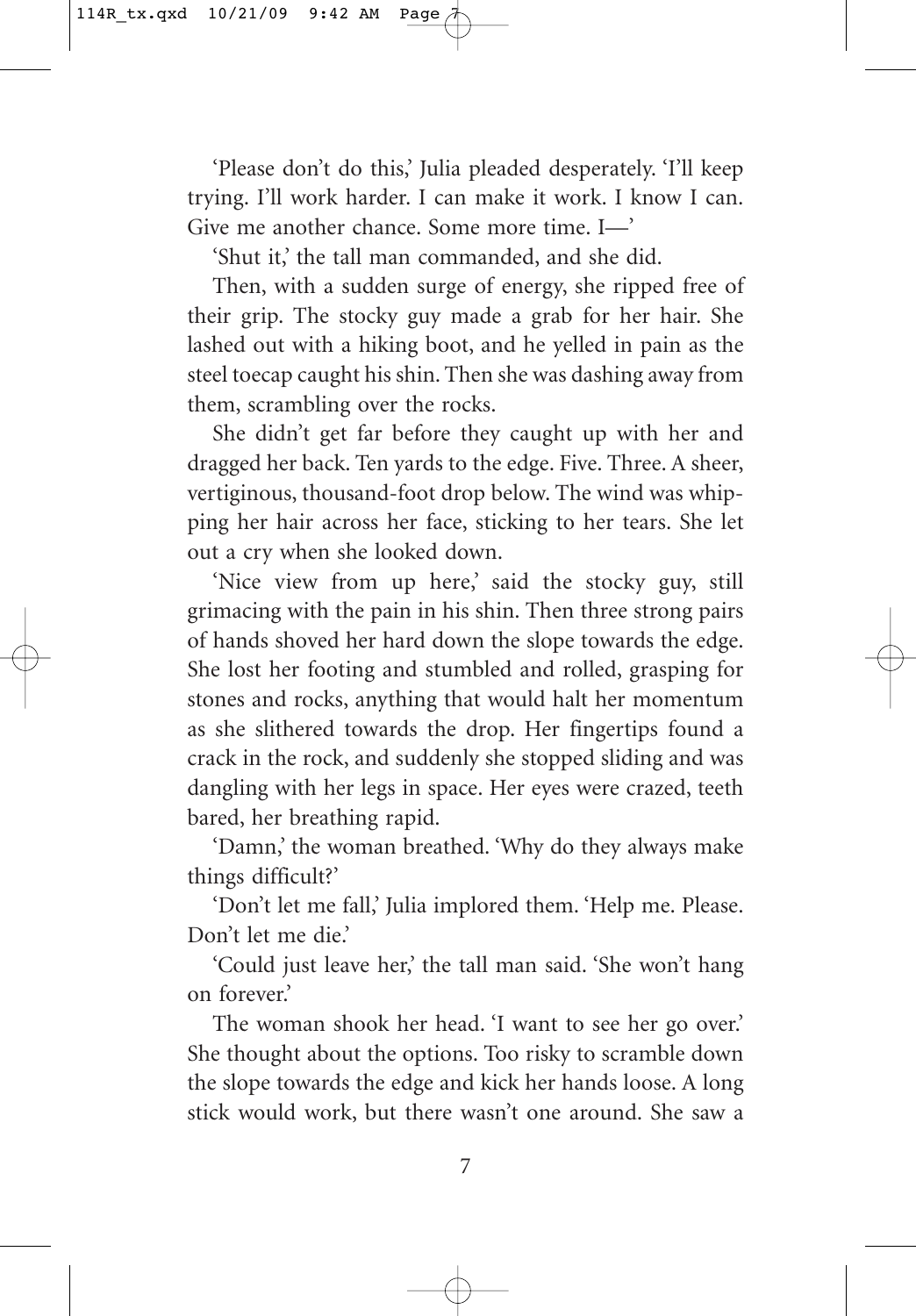jagged stone and picked it up. Hefted it in her hand. It was about the right size and weight.

'No,' Julia quavered.

The woman lobbed the stone. It caught Julia on the cheekbone. She let go of the rock and went tumbling into empty space with a guttural shriek that died away as she spun and cartwheeled down to the rocks below.

Four long, drawn-out seconds later, the scream was cut short along with Julia Goodman's life.

Then the killers returned calmly, quietly, to the van, thinking about what to do with the rest of the day.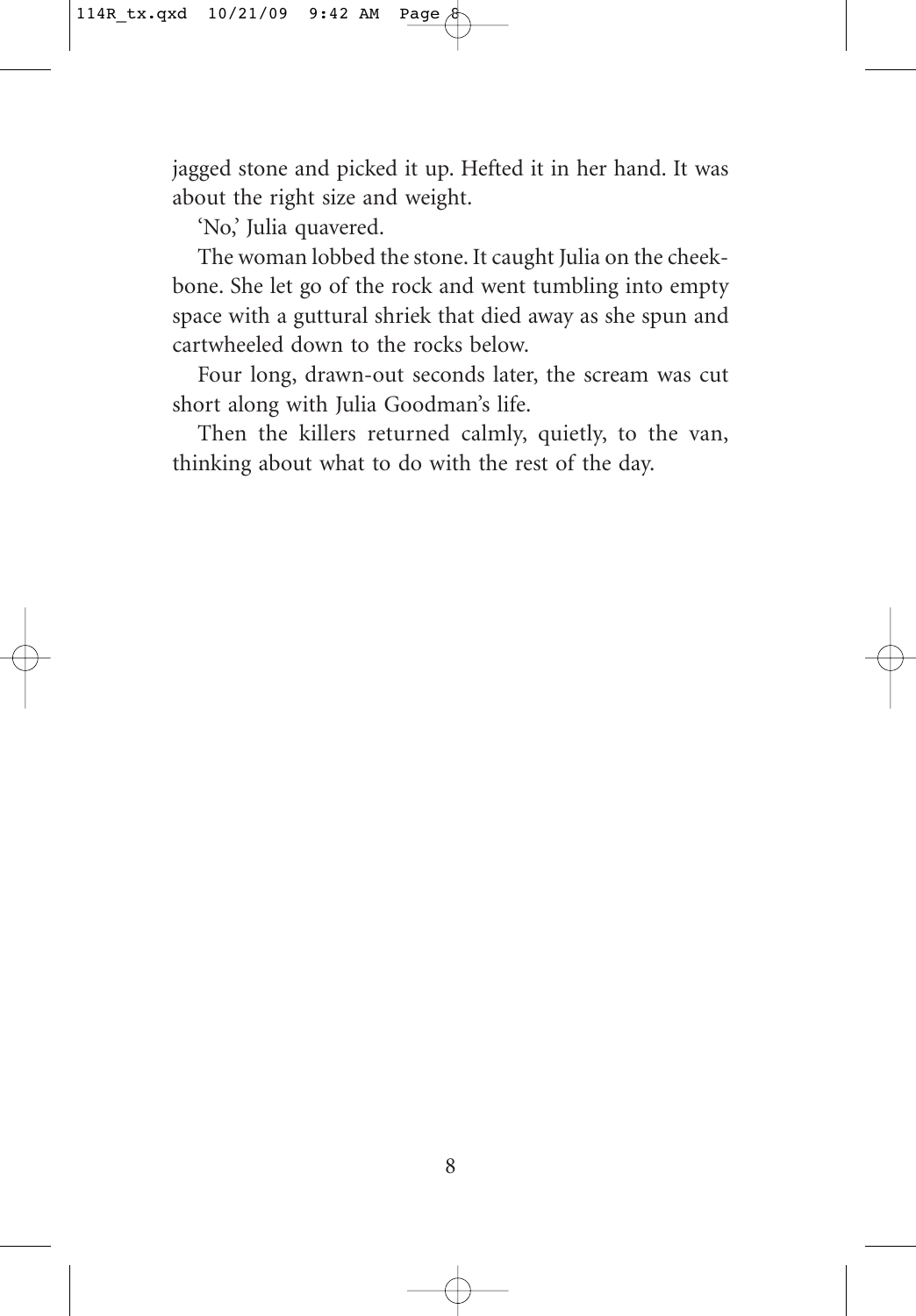# *Chapter Two*

*Le Val Tactical Training Unit Near Valognes, Normandy Six weeks later*

Ben Hope was sitting at his desk facing a mountain of papers, letters, contracts, insurance policies and bank statements, feeling impatience mounting up inside him and wanting to dash the whole lot to the floor when his radio beeped and Raymond on the security gate informed him that the first of the new clients had arrived.

A few seconds later, a gleaming black Porsche Boxster roared into the yard. It circled between the buildings and let out two long blasts of its horn.

'Here comes Rollickin' Holligan,' said Jeff Dekker from his desk on the opposite side of the office and looking at his watch. 'Right on time.' Jeff was a former officer of the SBS, the Royal Navy's Special Forces regiment, and Ben's right-hand man at Le Val.

Ben threw a glance at his friend and felt like saying something about respecting clients, but kept his mouth shut. The truth was, he didn't like Rupert Shannon any more than Jeff did, and had been glad that almost two months had passed without the guy turning up. But business was business, and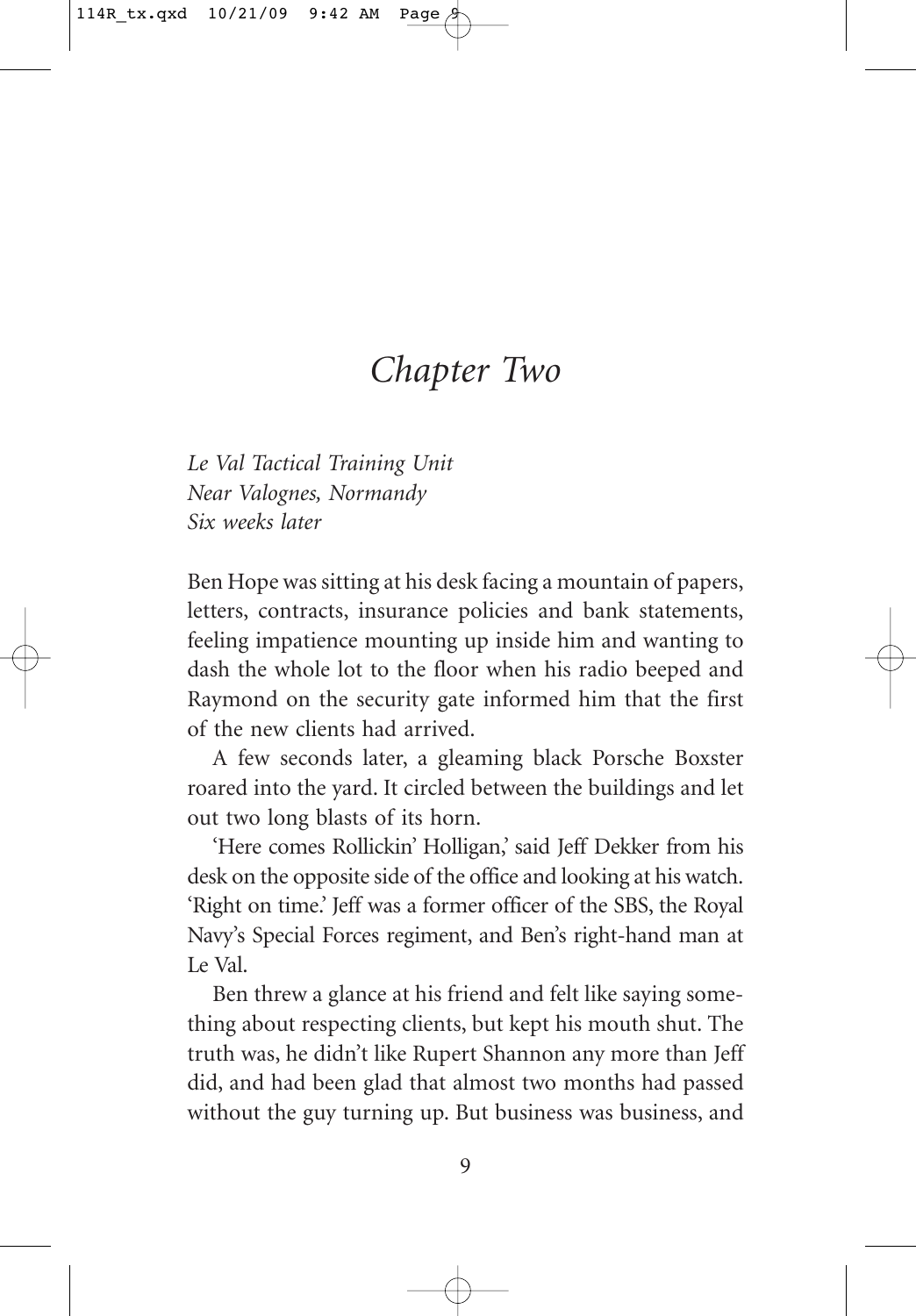the ex-Para and his new six-man bodyguard team had booked Le Val for an intensive two-day refresher course in VIP close protection after landing some new contract in Switzerland. That was what Ben did, pass on his special skills to men like Shannon, so that vulnerable people would be kept safe and protected. His opinion of the guy didn't matter.

Ben and Jeff both got up from their desks and walked over to the window.

'I was getting bored of paperwork anyway,' Jeff said, rubbing his hands together. 'Just think. This time next week I'll be in Nice, basking on a beach with a frosted glass in my hand. You should come along. Five days of doing nothing but sitting watching the girls go by.'

'And no paperwork,' Ben said with a smile.

Jeff rolled his eyes. 'Can't bloody wait.'

'It's been a busy time. You deserve a holiday.'

'So do you. The place is closing down for that week anyway.'

Ben laughed. 'Only so that I can catch up on all the other things that need doing around here.'

They watched through the window as the Porsche parked up across the yard, near the small bungalow that Ben had built for Jeff next to the trainee accommodation block. The early evening sunlight glittered off the car's sleek bodywork and tinted windows. The driver's door swung open and Rupert Shannon climbed out wearing aviator shades, a shiny black leather jacket and a wide grin. The breeze ruffled his sandy hair and he quickly patted it back into place as he glanced around him.

Jeff shook his head in disgust. 'Will you take a look at this guy? If the fucker was made of chocolate, he'd eat himself.'

Ben was about to head for the door to greet their new arrival, when the Porsche's passenger door opened.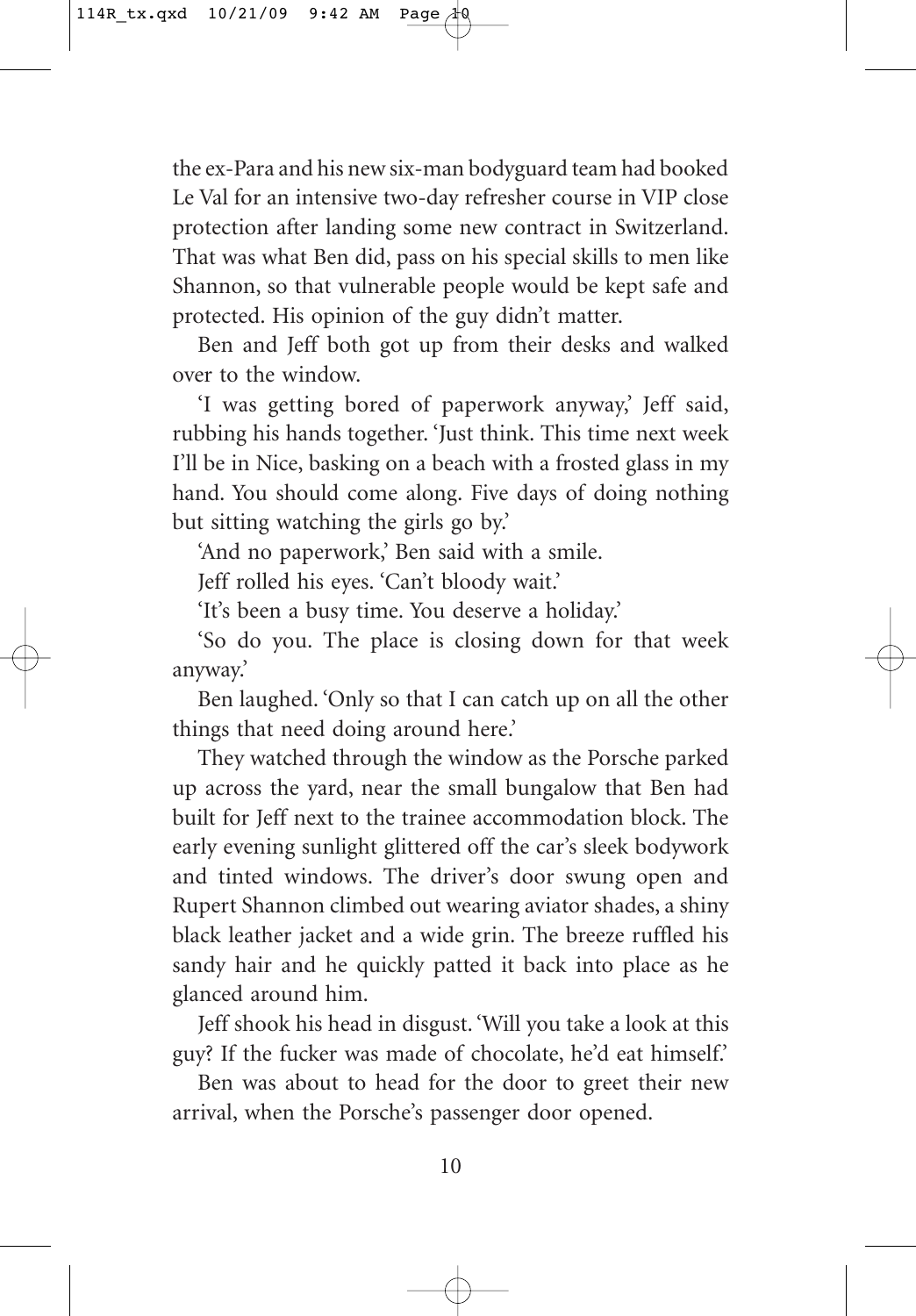'Shit,' Jeff muttered. 'I had a feeling she'd be with him.'

Ben followed Jeff's gaze and saw Brooke Marcel get out and walk around the side of the car. Her thick auburn hair was tied loosely back from her face, and she was wearing jeans and a plain white T-shirt that hugged her slim figure. She looked as good as she always did, but today Ben thought he could see a frown on her face, a certain self-consciousness in her body language. She looked down at her feet a couple of times as she followed Shannon across the yard towards the office building. Seemed to be trailing behind, holding back. It wasn't like her.

'Why is Brooke here?' Ben murmured. 'She's not needed for this course. This is purely practical. Shannon doesn't need lectures in hostage psychology.'

Jeff didn't say anything.

'And what's she doing with him?' Ben added.

Jeff gave a derisory snort. 'Can't you tell?'

'They're—'

'Yup. Looks like it. They're an item.'

'Since when?'

'Not sure. Since the last course, I think. I'd noticed they were spending a lot of time together. I was going to tell you. Must have slipped my mind. Or maybe I just didn't want it to happen. Denial, or something.'

Ben watched her approach. Dr Brooke Marcel. Expert in hostage psychology, with an alphabet of letters after her name. Based in London, she'd spent years as a consultant to specialised police and military units, but was recently spending more and more time lecturing at Le Val. She was thirty-five, maybe thirty-six. He suddenly realised that maybe he didn't know her as well as he'd thought.

'No reaction?' Jeff asked, watching him closely.

'Not my business,' Ben said.

'Come on. There's always been something between you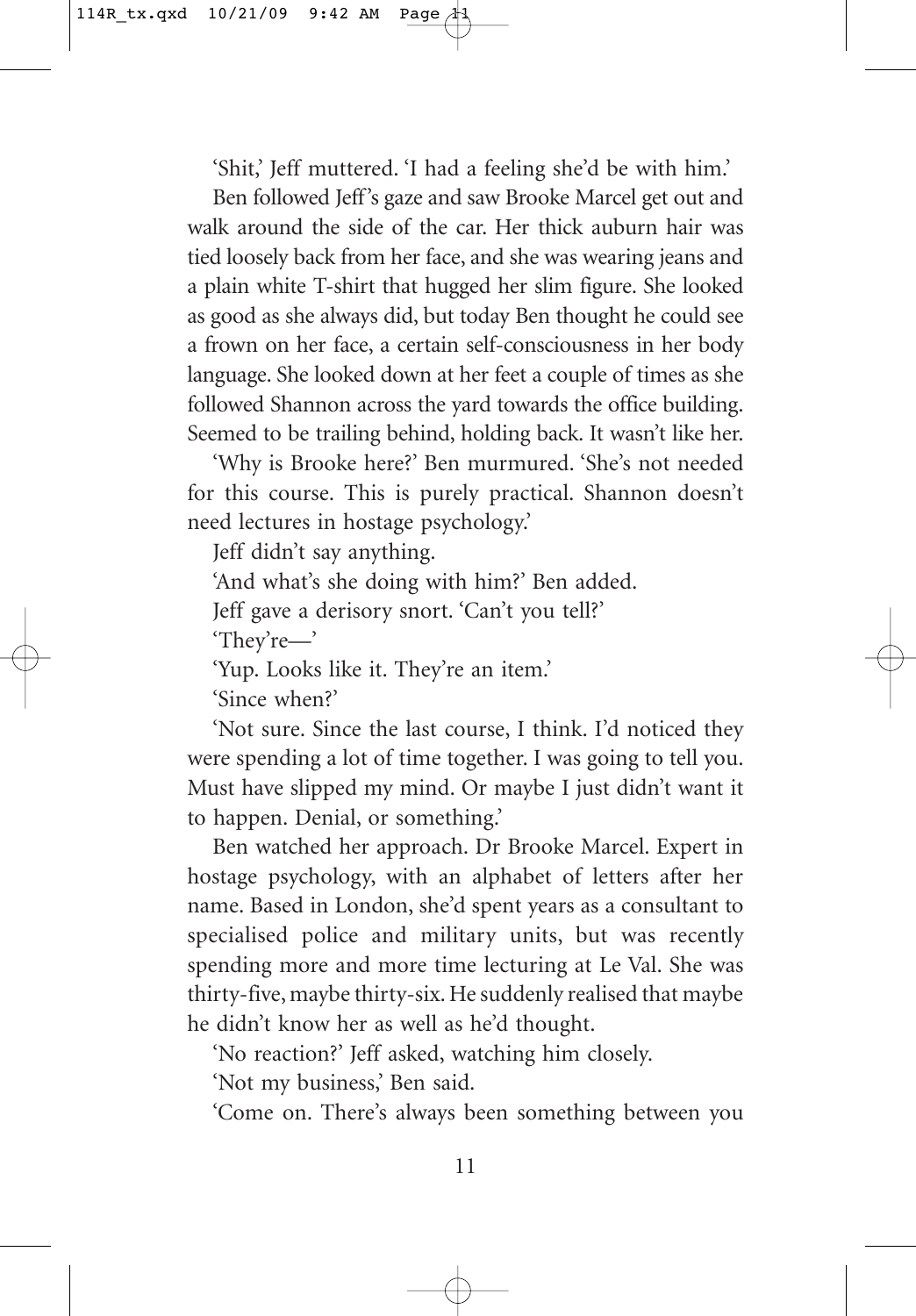two. All those nights sitting together in the kitchen, drinking wine, listening to music. Going for walks. Don't act like you don't care.'

'There's never been anything going on between me and Brooke. Only in your head.'

'I don't know what she sees in that pumped-up twit, anyway. You're more her type.'

Ben ignored that. 'He is what he is, but he's paying a lot of money for this course.'

'I get it. You want me to be nice to the bastard.'

'Too much to ask?'

Jeff kept his eyes on Shannon as he chewed it over. 'It just might be, yeah.'

'Remember what we agreed, Jeff,' Ben said At Le Val we always respect our clients, no matter what. OK?' But he didn't like the lecturing way it came out.

'Even the arseholes.'

'*Especially* the arseholes.' Ben walked over to the door, opened it and stepped out just as Shannon reached the building. Jeff followed him outside, muttering something that Ben didn't catch.

Shannon's grin broadened as he greeted them. He was a big guy. At six-three he was four inches taller than Ben, probably fifty pounds heavier, about five years younger. He raised his hand to his face and whipped off the shades.

'Ciao, Jeff, ciao, Benjamin,' he brayed at them. 'How's it going, boys?'

'It's Benedict, not Benjamin. And you can call me Ben.' Not a great start, he thought.

Shannon grunted with a dismissive gesture. 'Whatever. Benedict, Benjamin, Ben, it's all the same to me.'

Ben could feel Jeff bristling beside him. He threw him a quick warning glance. *Respect the client, no matter what.*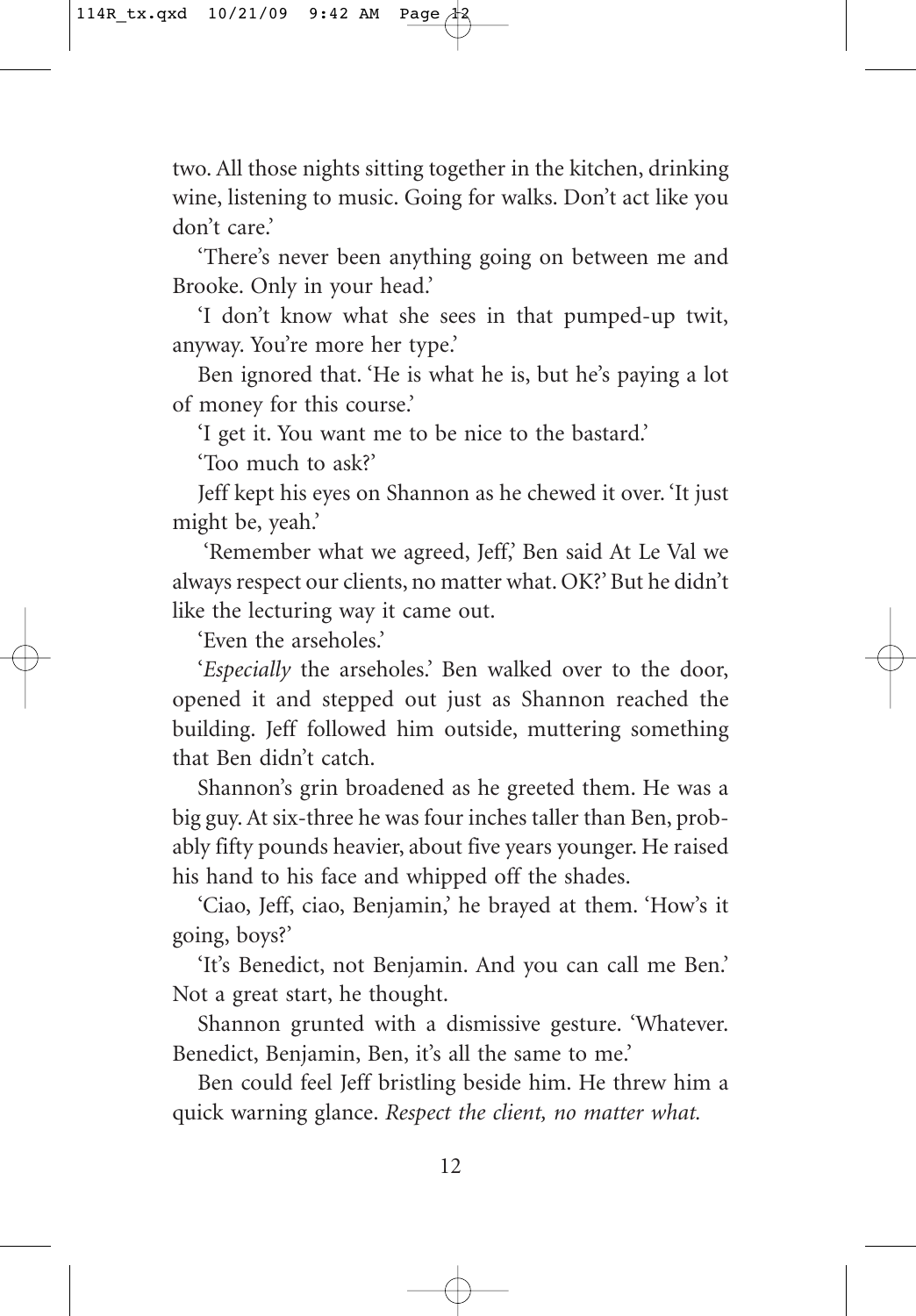Brooke came up behind Shannon. 'Hello, Ben,' she said softly, and smiled.

'Hi, Brooke.' Ben patted her arm affectionately, like he always did. Shannon noticed it, and cleared his throat.

'The rest of the guys should be arriving soon,' he said.

'Fine. The accommodation's ready for you all.' Ben pointed over at the trainees' block, across the yard from the main farmhouse.

'I won't be kipping here,' Shannon said. He put a big arm around Brooke's shoulders and pulled her tightly against his side. 'Us two are booked into the Cour Du Château. This little lady deserves a bit more luxury than this old place has to offer.'

'That's miles away,' Ben said.

Shannon grinned. 'Don't worry, I'll be here bright and early in the morning. Always punctual.'

'Nice wheels, Rupert,' Jeff said dryly, motioning towards the Porsche.

Shannon's eyes twinkled. 'Oh yes. I've hit the fucking jackpot this time.'

'So this would be the contract you were telling me about,' Ben said.

Shannon nodded.'You don't know the half of it, Benjamin. Steiner Industries. Protecting the head honcho himself, Maximilian Steiner.'

'Kidnap threat?'

'One attempt so far,' Shannon said. 'Failed, but only just. What d'you expect? The guy's a billionaire, for Christ's sakes. Have I hit paydirt, or what? He's paying one point two million for this gig. And there's a shitload more to come. You should see the place we're going.'

'Congratulations, Rupert,' Ben said. 'Looks like this new business venture of yours is really taking off.'